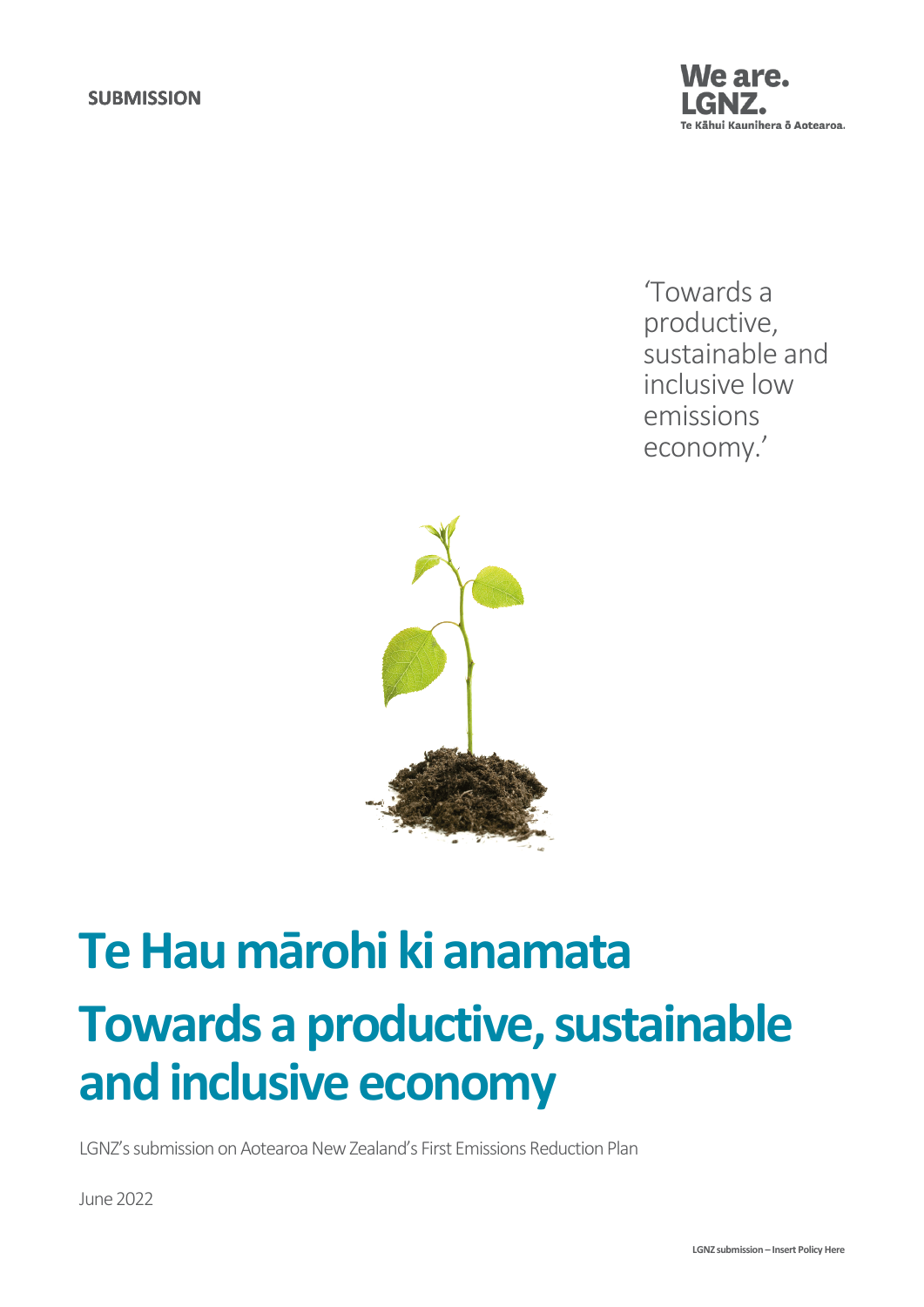

## **We are. LGNZ.**

We are. LGNZ. Local Government New Zealand (LGNZ) provides the vision and voice for local democracy in Aotearoa, in pursuit of the most active and inclusive local democracy in the world. LGNZ supports and advocates for our member councils across New Zealand, ensuring the needs and priorities of their communities are heard at the highest levels of central government. We also promote the good governance of councils and communities, as well as providing business support, advice, and training to our members.

# **Summary**

The ERP's strengths include its cross-government reach, its long-term view of how to deliver to our climate and wellbeing goals, and the connections it draws between existing work - such as the emissions trading scheme and carbon forestry - and proposed work, such as the Government's waste and transforming recycling proposals and clean car discounts.

However, there's still plenty of room for improvement. The ERP lacks strong leadership on decisions like congestion charges, agricultural emissions, and fundamental economic transformation.

While there's some indication of where the ERP involves local government, there's little detail around how each of the options identified for reducing emissions would be delivered and by whom. The Government needs to provide much more clarity on what councils' responsibilities under the ERP will be, specifically their role in setting targets and delivering emissions reduction actions. Local government is prepared to work with the Government to identify the role it can play in progressing actions, and the support that local councils will need to do that.

Our main concern is that the ERP does not demonstrate how the Government will provide substantially greater investment to ensure Aotearoa New Zealand can meet its carbon zero goals. The ERP fails to identify how each of the actions it suggests will be funded. This must be addressed as a matter of priority. The Government will need to invest heavily in transformations that significantly reduce emissions and ensure that these are delivered, otherwise there is a risk that investment will be spread too thin and that action will lack impact.

Furthermore, the cross-party support to date is for the budgets and targets rather than the full plan. While the ERP provides a roadmap of the planning and reform changes underway, more enduring bipartisan investment is needed in the next ERP if Aotearoa is to meet our climate targets.

# **This submission**

LGNZ thanks the Environment Committee Komiti Taiao for the opportunity to provide feedback on *Te Hau mārohi ki anamata Towards a productive, sustainable and inclusive economy*—Aotearoa New Zealand's First Emissions Reduction Plan (ERP).

This submission sets out general comments and feedback on the emissions reduction plan rather than the specific emissions budgets. Ongoing discussions and mahi with our elected members have informed our submission. It has also been developed with input from the Aotearoa Council Climate Network– a network of officers from across the motu who are committed to working together to prepare their communities for climate change by sharing best practice and knowledge across the local government sector.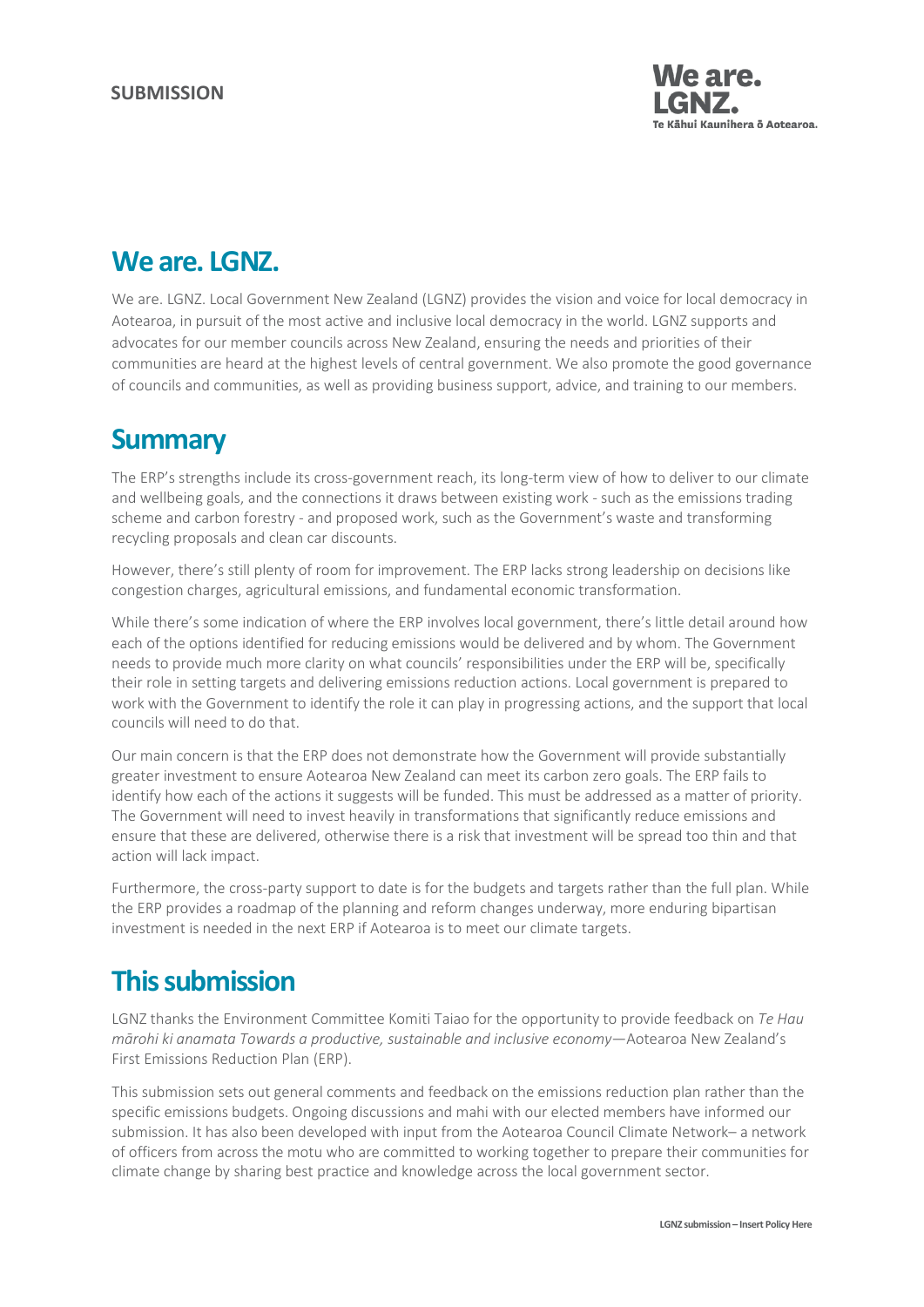

# **Background**

LGNZ and the local government sector recognises climate change as a significant challenge that requires immediate and urgent action. Councils and their communities are already mitigating and adapting to the impacts of climate change – and are committed to doing more.

Councils have significant experience developing emissions policies, and measuring, reducing and reporting on their organisational emissions. Many (69 of 78) councils, sometimes with neighbouring councils and collectively as regions, have developed emissions inventories.

LGNZ's work on climate change has largely focused on bringing collective attention to the climate change challenge and a commitment by the sector to responding to the challenge, including by supporting councils to integrate climate change action into their planning, as well as influencing the Government's work on climate change.

For Government to successfully deliver the ERP, partnership with local government is crucial. This submission sets out how the Government can better partner with, and support, councils and their communities to address climate change. This is critical as the impacts of climate change – and the impacts of transitioning to carbon zero – will be felt locally.

## **What the ERP meansfor local government**

Delivering emissions reductions will require changes to the way councils offer services, plan, invest, and develop and use buildings and infrastructure, to encourage and support behaviour change in our communities.

There is little reference through the ERP to the role that local government can, does and will play in supporting New Zealand to meet its carbon zero goals. Neither are references made to the support, tools, resources and funding local government needs to meaningfully contribute to the Government's emissions reduction goals.

We've set out the areas addressed in the Plan that are important to local government below:

- Planning integrated land-use planning, place-making and urban design
- Infrastructure how we plan, prepare, develop and use infrastructure and infrastructure lifecycle emissions
- Forestry the Government's forestry work programme and the biofuel economy
- Water nature-based solutions and co-benefits of delivering the *Essential Freshwater Package*
- Transport public transport, active and mode changes
- Building consents Building Code changes, emissions from new buildings and construction and demolition waste
- Waste the Government's *Transforming Recycling* proposals and landfill gas collection
- Community and cultural facilities renewable power, low emissions buildings
- Funding and finance low carbon investment decisions and Government Procurement Rules
- Behaviour change supporting communities and businesses to transition to lower-emissions alternatives.

LGNZ is generally supportive of the actions outlined in the ERP for these areas, and in particular actions relating to planning and infrastructure initiatives, low-emissions-resilient buildings and urban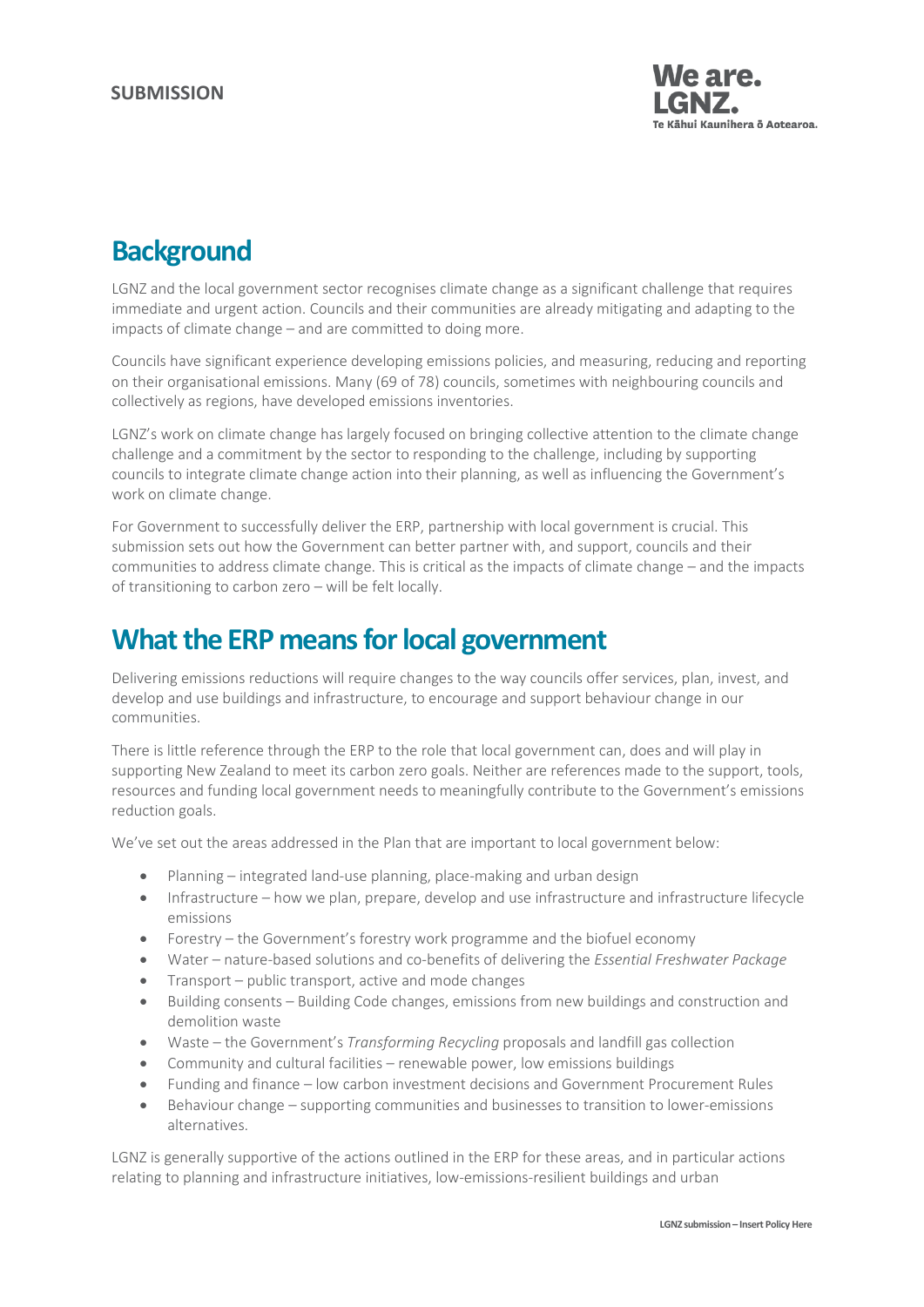

development, water, waste and forestry. However, we have concerns with the funding, transport and behaviour change sections of the Plan and expand on these below.

Given the multiple workstreams and programmes underway that will impact on whether we achieve our emissions reduction goals, care needs to be taken to ensure there are no inconsistencies between the various reforms, proposed strategies and plans that are in development and the ERP. Inconsistencies will create unnecessary complexity for local government and may result in perverse outcomes for communities.

## **Areas for improvement**

#### Central and local government partnership to mitigate climate change

Although the ERP is a national-level plan, local government will play a significant role in Aotearoa New Zealand's transition to carbon zero. A considerable amount of the action needed to reduce emissions will be carried out and have implications at the local level - for example congestion charging, integrated landuse planning and place-making, and issuing building consents. There is an assumption throughout the ERP that many of the actions will be delivered, supported or enabled by local government.

However, to support necessary action at the local level, the Government should partner – and not just collaborate – with local government. The Heads of Agreement agreed between the Crown and LGNZ commits the Crown to extending the partnership-based approach outlined in the Agreement to other areas of reform that significantly impact local government. The ERP does not reflect this partnership.

#### The ERP does not differentiate between rural and urban situations

The ERP contains no regional emissions reduction targets or expectation on how emission reductions will be regionally distributed. For example, it is unclear whether Wellington and Southland will both be expected to reduce carbon emissions or vehicle kilometres travelled at the same rate, or whether differential rates will apply to factors such as urban density and emissions from agriculture? We recommend that the Government identify the appropriate scale at which action is taken – whether that be local, regional or national.

The Plan must also outline how national policy flows into local action. To achieve the Government's emissions reduction goals, local authorities and communities must be equipped to understand the part they must play so that they can move at pace in a unified direction, starting as soon as possible. It is unlikely this will happen cohesively without clearer direction. National direction should be developed in partnership with local government, and we recommend a collaborative approach to set regional emissions reduction targets that are guided by local perspectives, abilities and objectives. This will help ensure that urban and rural communities are empowered to transition in a just and equitable way, in line with local objectives and aspirations

#### Considerably more work is needed to identify how the actions set out in the ERP will be funded

The ERP states that funding and financing for local climate change projects will come from both central and local government. However, it fails to identify how and by whom the actions it suggests will be funded.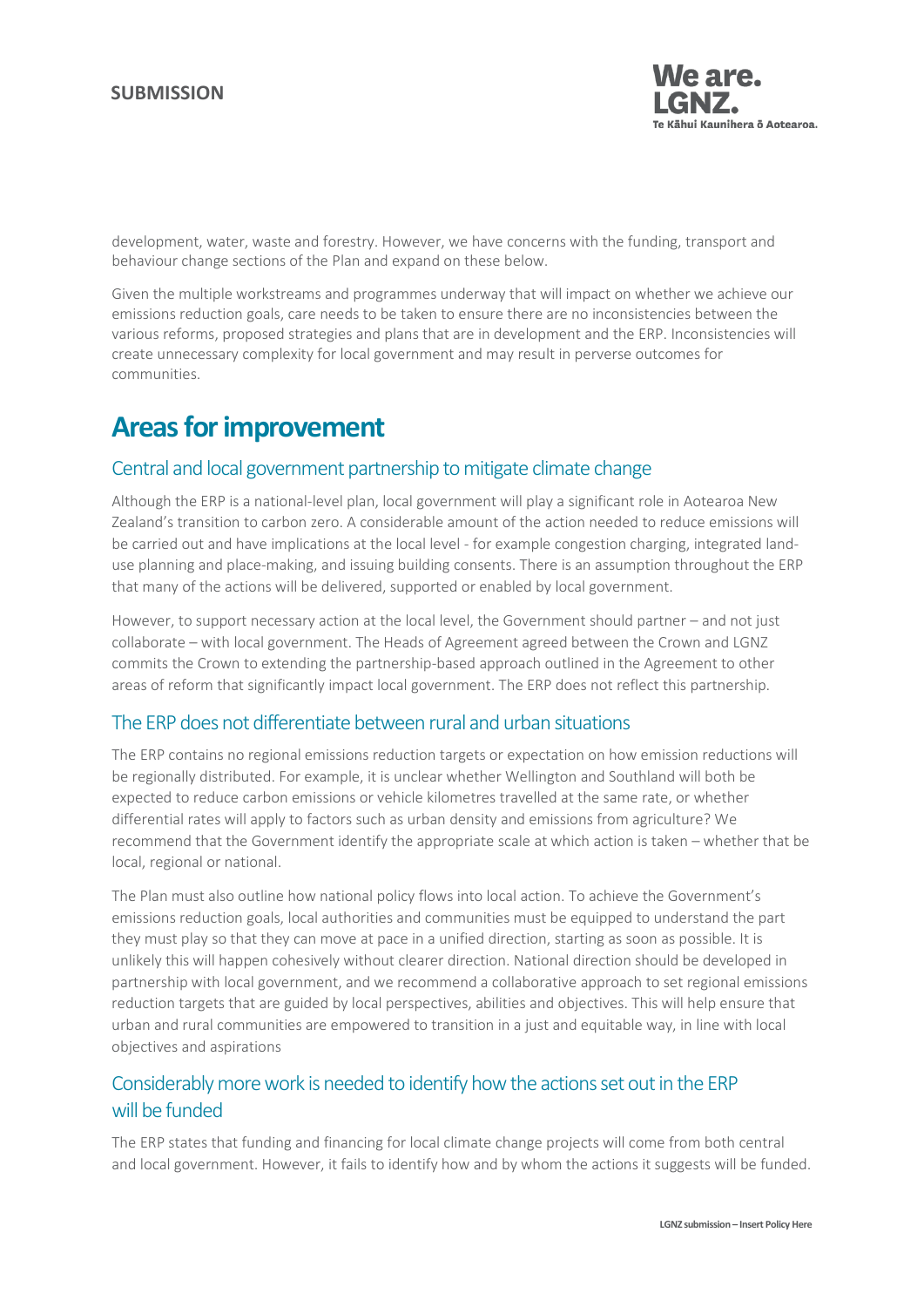#### **SUBMISSION**



Local government has repeatedly raised the need for central government funding to be made available to support councils to take mitigation action and manage the transition with their communities – councils are struggling to meet these costs on their own. These cost pressures are expected to grow as councils respond to the ERP direction. This is particularly important when considering the cost pressures associated with delivering core council services for communities that align with the ERP – such as public transport and infrastructure.

We recommend that the Government adopts a principle that any new policy to achieve carbon zero is supported with appropriate national level funding and an analysis of the funding that will be required at regional and local levels to support implementation. This approach should also be extended out to the cost-benefit analysis of any ERP regulatory change that directly impacts councils. This may assist the Government to take an approach of prioritising projects that will generate the most emissions reductions and/or support equitable transition outcomes for the most vulnerable communities.

It is also important funding is allocated at appropriate timeframes to enable the delivery of initiatives, recognising that contestable funding doesn't provide councils with predictability – which is critical to planning. Funding allocations should reflect the different starting points that councils and communities will be at.

Moving to a circular economy as outlined in ERP is an admirable vision. But to achieve this, we consider that the Plan underestimates the transitions required in the community and economic sectors to achieve future-proofed, circular systems. The Government will need to review what funding and financing models, and tools, will be needed.

#### Tools, guidance and resources

The ERP acknowledges that while some councils have well-developed targets and reductions plans in place, with funding and financing options, many lack the capacity, capability or funding to plan for and implement the action that is required. The ERP recognises that some councils will need support and guidance from central government to ensure they have the ability and resources to make necessary change.

Local government has indicated to the Government for a number of years now that it would benefit from access to a range of consistent, easy to use tools, guidance and resources to support it (and its communities) to contribute to emissions reductions, including:

- consistent tools for measuring, forecasting and reporting on emissions
- guidance on how to set emissions reduction targets for districts/regions that are aligned with national targets
- calculating embedded carbon across buildings and the infrastructure asset lifecycle from construction to use, maintenance and end-of-life
- factoring climate change considerations into planning decisions, business cases and investment decisions
- best practice guidance on behaviour change and communication approaches.

#### Resources and upskilling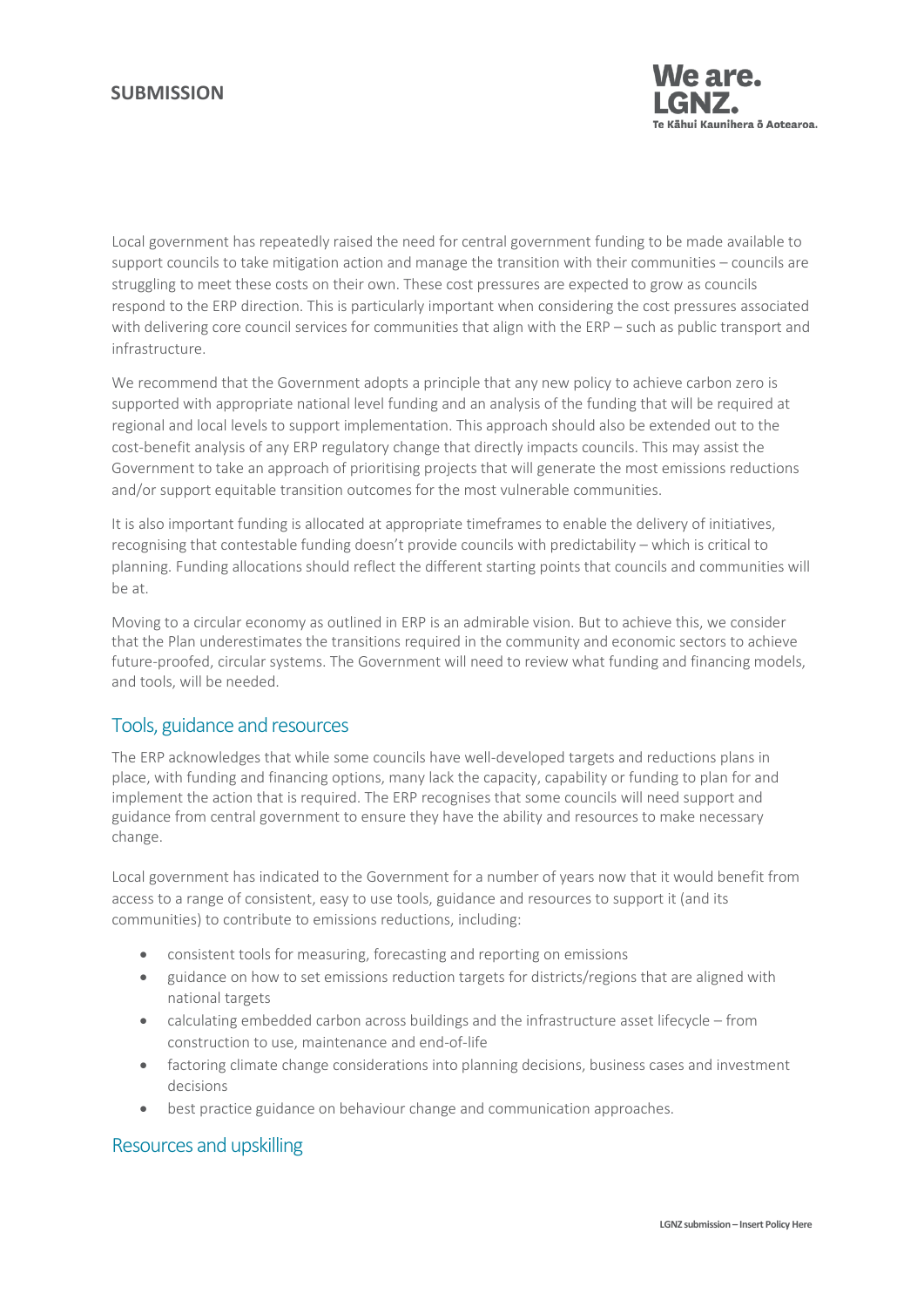#### **SUBMISSION**



Ensuring that New Zealand has the workforce capacity, capability and skills needed to deliver low carbon transition work requires needs greater prominence in the ERP. There is a need to build central government capability and capacity in the climate change mitigation space. The same is true for local government. Local government will need support and guidance from central government to build capacity and capability, understand their roles and responsibilities for emissions reductions and ensure they have the tools and resources needed.

Analysis of how transition to, and growth of, a low carbon future will reshape labour markets and skills needs is required. We encourage the Government to work closely with the tertiary sector, LGNZ, Taituarā and other member bodies (such as the Institute of Public Works Engineers) to identify and come up with a comprehensive plan to support:

- strategies for partnerships
- education and training programmes, including retraining
- skill-enhancement opportunities
- jobs in low-emissions industries.

#### Kaupapa Māori

Despite a principle of *Empowering Māori led by Māori to uphold their rights and interests under Te Tiriti o Waitangi*, the ERP is light on detail around what a Te Tiriti partnership to support the delivery of emissions reductions will look like. While there is a commitment to establishing a platform for Māori climate action in partnership with Māori, little detail is provided about the form or functions of this platform and how Māori will be involved in its development.

LGNZ strongly encourages the Government to support iwi/hapū/runanga to share their knowledge to ensure that the ERP and local plans and policies consider local kaupapa Māori solutions and deliver outcomes for whānau.

#### Aligning other reforms with the carbon zero transition

It is critical that work on the ERP aligns with other central government led reform and policy work programmes that are underway, including the reform of the Resource Management system, Three Waters reform, the Future for Local Government review, the National Policy Statement for Urban Development and development of the National Adaptation Plan, to name but a few.

For example, integrated land use and transport planning is critical to generating the mode shifts that are needed. There must be alignment of objectives between the ERP, the proposed Spatial Planning Act and the National Planning Framework, and emissions reduction goals should be priority considerations in the proposed Regional Spatial Strategies. Failure to do this risks an inconsistent and unclear regulatory and strategic environment at best, and creating a system where the objectives of reform (including carbon reduction) will lack impact and, at worst, are not met.

#### Enabling behaviour change

The ERP needs a stronger focus on how to support households, iwi/Māori, communities, and businesses to transition to lower-emissions alternatives. We would like to see more focus on opportunities for